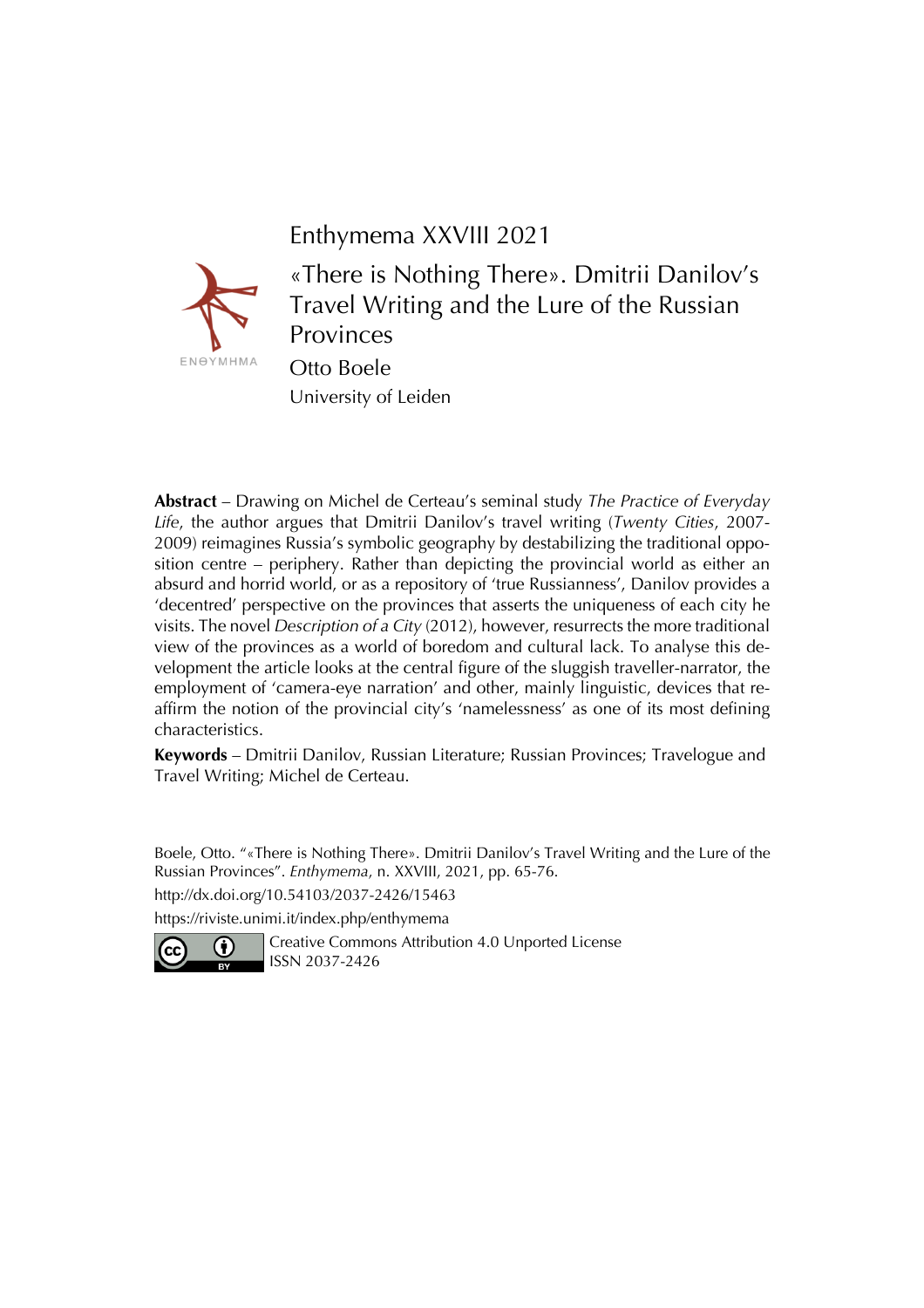# «There is Nothing There». Dmitrii Danilov's Travel Writing and the Lure of the Russian Provinces

## Otto Boele

University of Leiden

#### 1. Introduction

In the winter of 2008 writer and journalist Dmitrii Danilov visited Petushki,<sup>1</sup> a sleepy town some hundred miles from his native Moscow, as part of a larger project that required extensive travel across the Slavic triangle (Russia, Ukraine and Belarus). As always when going to a new city, Danilov prepared himself for Petushki "with kindness" and "expecting not to be disappointed." In his report, originally published in the journal *Russian Life* (Russkaia zhizn'), he described his disposition as follows:

I love the Russian provinces. I love these charmingly subsiding small Russian towns. Even fivestored buildings I love. To live in them is horrible, but there is something meek and ascetically beautiful in the way they look. I am not a fan of order and regularity, of neatly mown lawns and shampoo-washed sidewalks. A shabby, grey concrete façade does not repel me, the sight of a cigarette butt thrown past a trash can or a beer can lying on the road does not give me a fit of righteous civilizational rage. I understand it all, accept it, and, as I said, I love it. ("Led i ochag")

Even if Danilov waxes lyrical in this passage, every word in it bespeaks his position as an outsider to the world of the provinces. To objectify the Russian hinterland in such a homogenizing way is a semiotic reflex typical of any observer who closely identifies with one of Russia's cultural capitals. Just like the Orient, the Russian "provinces" are a cultural construct, a place that exists not so much in reality, as on the mental map of the capital dweller (Lounsbery). In the words of Vladimir Abashev: «the 'provinces' – that is the capital's word on the peripheral regions, it's the gaze (and a directing gesture) from the centre and above» (Abashev).

Students of Russian literature in particular will recognize the underlying binaries of Danilov's reflections and the almost martyr-like imagery with which the provinces are humanized («meek and ascetically beautiful»). Celebrating organic chaos over stifling orderliness, dustiness over gloss, and meekness over vanity, Danilov's paean to the provinces owes a considerable debt to Russian nature poetry in which the unassuming qualities of the Russian scenery are often advanced to suggest the forbearance and inner glory of the common folk (Ely 2002).2 Although no such claims are made here and Danilov seems to be aware of the difference between the visual poignancy of a crumbling apartment building and its actual living conditions, the idealization of the provinces, a tendency characteristic of post-Soviet mass culture (Parts 517; Spivak), seems unmistakably at work.

In the very next paragraph, however, the tone suddenly changes and Danilov conjures up

<sup>1</sup> The town was immortalized by Venedikt Yerofeev in his cult novel *Moscow – Petuski*.

<sup>2</sup> Fyodor Tiutchev's poem *These poor villages, this meager nature…* is the first poem that comes to mind, but many more examples can be found in the work of, amongst others, Semyon Nadson, Sergei Yesenin and Nikolai Rubtsov.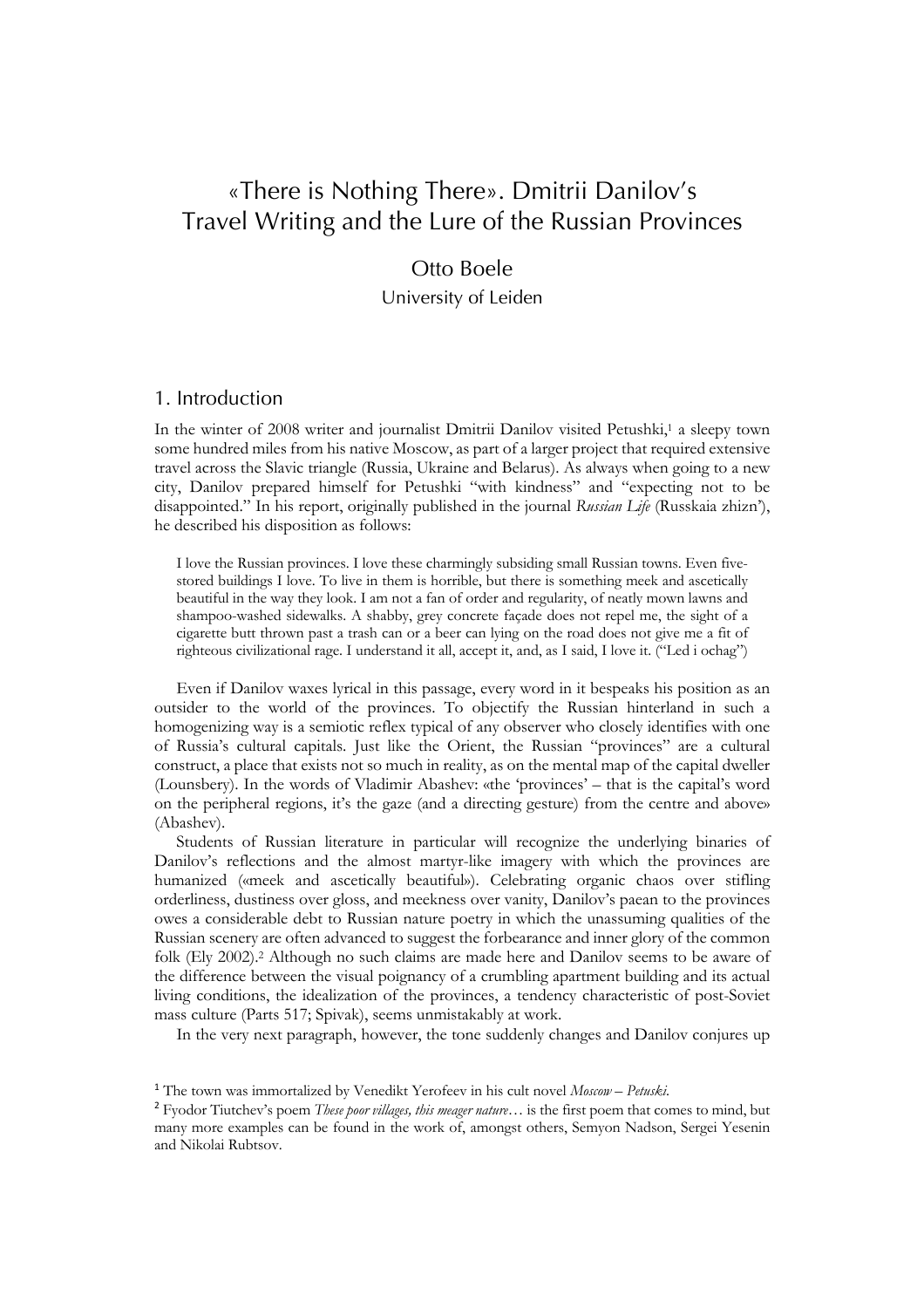a world that fails to cohere as an object of aesthetic contemplation. Once he has arrived in Petushki, he finds himself fumbling for words in an attempt to convey his bewildering impressions:

But here I shivered. Without exaggeration the town looked unsightly (*bezobrazno*). In the literal sense of that word – it offered no sight whatsoever, no complete picture (*tsel'naia kartina*), only a selection of randomly placed objects. It's not that the picture struck me with some special wretchedness. No, it was an ordinary town, the usual houses and shops, nice cars driving in the streets […]. Everything in itself was quite bearable, but the general picture was terribly bland and, yes, unsightly. There's no other word for it. ("Led i ochag")

The 'unsightliness' of the average provincial town is, of course, an even bigger cliché than the endearing qualities Danilov identified earlier. Here too we detect the centre's gaze conferring meaning on the Russian periphery, or rather establishing its utter meaninglessness. In this description Danilov's Petushki comes close to the horrid and absurd world described by nineteenth-century authors such as Gogol, Chekhov and Saltykov-Shchedrin (Lounsbery). Yet having pointed out the existence of these somewhat hackneyed extremes, I would like to shift the focus to a less traditional aspect of Danilov's travel writing that sets it apart from the either / or treatment we usually find in pre-revolutionary and post-Soviet accounts of the provinces. That aspect is Danilov's penchant for seemingly unremarkable places and his attempt to grasp their genius loci. By immersing himself in the local atmosphere and engaging in some of the activities of the local population (going to local hockey or football matches, riding the bus to a city's outskirts), in short by 'going provincial', he tries to develop a feeling for the place that allows him to confront it on its own terms and cast off the 'capital's gaze'.

This method may seem a distant echo of the self-colonizing discourse deployed by nineteenth-century intellectuals who studied the common people (*narod*) as an exotic species and tended to idealize them (Etkind), but Danilov is primarily interested in places, not people, and despite his professed love for the provinces, the tone of his writing is usually quite detached or mildly ironic At times his preference for unremarkable, outright ugly and polluted cities borders on what is popularly known as 'dark tourism', a practice that specializes in places associated with massacre and disasters (Lennon and Foley 11-12). Yet this label too does not accurately convey Danilov's 'provincial' experience which is dominated by the mundane rather than the horrific.

Danilov's travel writing, I argue, is an idiosyncratic form of documentary prose in which Moscow as the author's obvious frame of reference gets decentred, while cities such as Bryansk, Noril'sk or Murmansk are perceived as discrete, autonomous worlds that can be explored and appropriated at will. Both the choice of the cities and Danilov's exploration of them can best be understood as 'tactics' to use Michel de Certeau's terminology, that is, as a highly individual and creative act that shuns «[taking] paths generally considered accessible or even obligatory» (98). Tactics is what we do when we are confronted with some visually or intellectually articulated power structure (a new neighbourhood designed from scratch, a novel, a recipe) that we somehow try to make our 'own' (as city dwellers, readers, or amateur cooks). To stick with the urban environment: we all engage in tactics in the sense that we 'make do', seize opportunities the environment offers (making detours, taking short-cuts) and thereby challenge the geometrical space of city planners and architects. 'Poaching' and using 'ruses' (Certeau's favourite metaphors) are inherent in everyday activities such as walking, reading and speaking by which we assert ourselves as creative individuals. Inevitably, this also applies to Danilov, but his explicitly stated preference for 'strange' cities makes his project almost carnavalesque subverting existing taxonomies of 'interesting' places and their standard scenic routes. Like Certeau's pedestrian, Danilov composes «long poem[s] of walking» (Certeau 101) that partly follow the spatial organization of the city and partly deviate from it.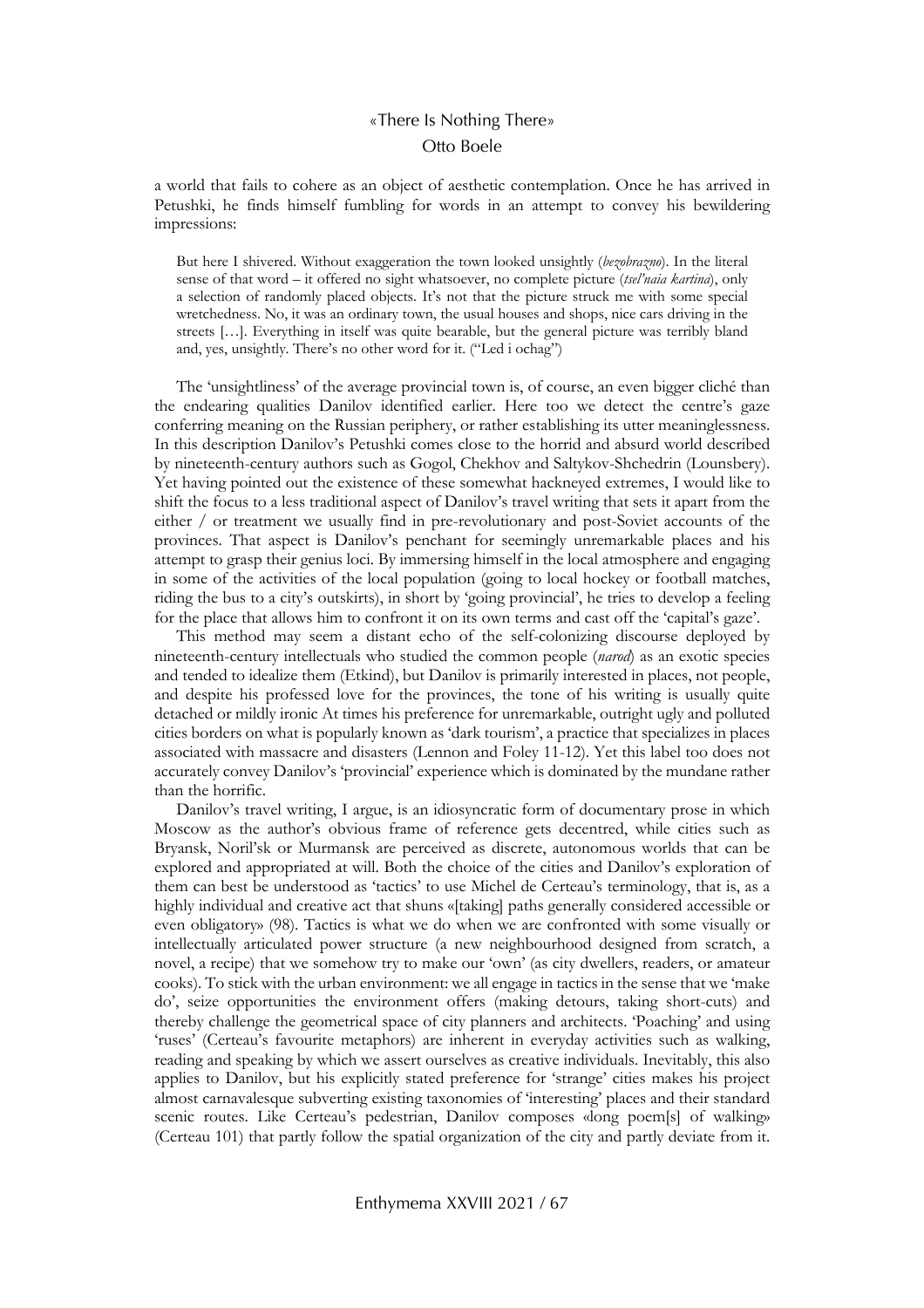Especially by going to sites «where there is nothing to see» (the usual reaction he receives from perplexed locals), he creates his own affective route that annuls the more traditional dichotomies associated with centre and periphery. The purpose of the present paper is to demonstrate that on top of the two more or less traditional forms of representation – the provinces as hell or as a repository of true Russianness – Danilov creates a third way of showing 'non-capital space' by stripping it of its 'literariness'. Even if some of the cliché's resurface now and then, as, for instance, in the Petushki passages quoted earlier, by and large Danilov's travel writing deconstructs the cultural myth of the Russian provinces by highlighting 'unworthy' sites and objects, and forcing us to look anew at non-capital space.

In the following discussion I draw on the prose collection *Twenty Cities* (*Dvadtsat' gorodov*)3 which consists of nineteen sketches published in *Russian Life* between 2007 and 2009 when the journal ceased to exist. In addition I examine Danilov's novel *Description of a City*. which dovetails with the earlier sketches, particularly with the one on Bryansk, but is arguably more traditional in that it treats its subject ('some unknown city') as a pars pro toto for Russia as a whole (Lounsbery 23). If the prose collection is presented as a form of 'alternative local studies'4 (*alternativnoe kraevedenie*) (*Dvadtsat' gorodov*, 8-9) an inquiry into the life of cities that tourists tend to ignore, then the novel is more like an absurdist travelogue that features an uncommon traveller-narrator, uses linguistic play to conjure up the world of the provinces and mocks the practice of the literary pilgrimage. In either case Danilov introduces the reader to a world that is both familiar and strange, stagnant and vibrant, an industrial powerhouse partly in shambles, partly resurrected, a world that patiently waits to be discovered by a first-time visitor going provincial.

#### 2. *Twenty Cities*: Destabilizing Centre and Periphery

While admitting that he is not a professional *kraeved* (a historian specializing in local history), in the preface to *Twenty Cities* Danilov does use the term 'alternative local studies' (*alternativnoe kraevedenie*) to characterize the 'discipline' in which he is working. Given his own positionality this self-invented label seems peculiar. *Kraevedenie*, after all, is not just the interdisciplinary study of local history and lore, of the natural environment and economic development of a specific locality; it is most commonly practiced by individuals, both professionals and amateurs, who strongly identify with the region they study. As Emily Johnson, the author of a seminal study on the subject, reminds us: «It is highly unusual for kraevedy to write about places to which they have no clear personal connection» (4). The notion that practitioners of *kraevedenie* perceive their object of study as 'self' rather than as 'other' is also borne out by Victoria Donovan's observation that the revival of the discipline during the Thaw, encouraged by the authorities in order to regain the population's trust, stimulated «feelings of regional specificity» and «manifestations of local patriotism» (465). *Kraevedenie* can therefore be defined as an 'identity discipline' (Johnson 5) which would hardly exist without the involvement of local communities.

All of this does not apply to Danilov who has always lived in Moscow. Moreover, the point of going to Tambov or Cherepovets is exactly that he has never visited these cities before. But apart from being a complete stranger to his subject, Danilov's 'methods' make him even less

<sup>&</sup>lt;sup>3</sup> References to the individual sketches can be found in the bibliography including the link to the archive of *Russian Life*. *Twenty Cities*, the collected edition (with Danilov's preface and an afterword by Oleg Kashin), can be downloaded as a PDF from Danilov's personal site (www.ddanilov.ru).

<sup>4</sup> 'Local studies' is my *ad hoc* translation. Like Emily Johnson (2006, 4-5), I will stick to the Russian term *kraevedenie* for lack of a proper English word.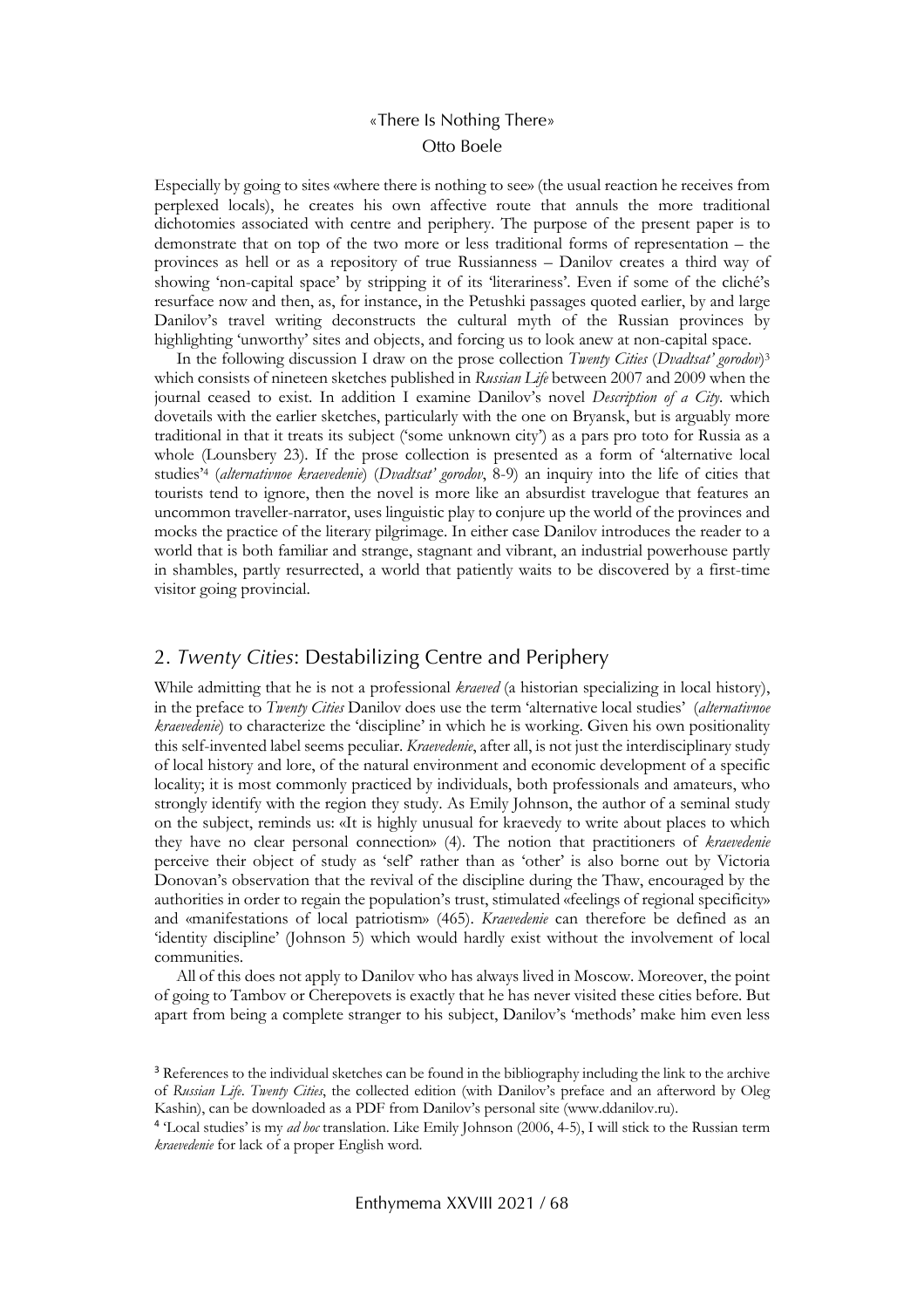of a *kraeved*, so superficially does he plan his visits, so unsystematically does he explore the cities he writes about. Historical information is provided only sparingly, almost reluctantly, and those bits of local history that do get shared with the reader appear to be gathered in an almost deliberately haphazard way. Characteristically, his local informants are usually taxi drivers who simply start talking to him without Danilov having to prompt them.

Sometimes Danilov even seems to revel in his own amateurism and lack of thoroughness as, for example, when he describes his preparations for a visit to the city of Novomoskovsk:

At first, all I knew about the city was that it sported a gigantic chemical complex. Later, in addition to this single fact, another piece of information presented itself. I learned that the city was founded in 1929. [...] And then suddenly and accidently I found out on the internet that the city's most commonly used means of transport is a local train (*elektrichka*) that runs on a single track; this track is like an island as it is completely isolated from the national railway system. ("Khimgigant s chellitsom")

Having arrived in Novomoskovsk, Danilov first has a look at the chemical plant, but only from a distance as he is not admitted on the premises, then rides the local train and ends up watching a match of the local football team. The unexpectedness of this last outing – after spotting a billboard announcing the match Danilov immediately decides to buy a ticket - fits in with the tactic of avoiding tourist traps, ignoring the obvious attractions (if there are any) and relying on chance to develop a personal relationship with the city.

On his way back to Moscow, Danilov realizes that he has missed a few opportunities to see more of Novomoskovsk. He has not been to the source of the river Don (one of the city's most important attractions), nor has he bothered to pay a visit to another must-see: a park with a miniature railway for children. He admits: «In the final analysis I haven't really seen the place». (ibid.) He also pleads guilty to not having mentioned any of the social problems that a poor city like Novomoskovsk is likely to experience. And yet the overall impression of the city is quite favourable, despite the pouring rain which kept him grounded in the hotel for most of the time. «Even if competent people will tell me a lot of terrible things about this city, to me it will remain an attractive, not a strange or alien place, but a chemical giant with a human face». (ibid.)

As an illustration of Danilov's 'method', the visit to Novomoskovsk demonstrates that by not seeing things (or seeing the 'wrong' things, going to the 'wrong' places) he asserts his autonomy as a traveller and an observer of provincial reality. While this heightens the personal dimension of the visit and adds to the uniqueness of the experience, it can also create an ironic effect laying bare the conventions of the travelogue. This is precisely what happens when on another occasion Danilov decides to take a taxi to *Dvorianoe*, a hamlet just outside of Murmansk. The ensuing dialogue with the driver is rendered very curtly, almost as a form of reported speech (free indirect discourse), repeating what other locals have been telling Danilov about this place:

There is nothing there, said the taxi driver. How do you mean, 'nothing'? Well, it's only a hamlet, a jetty, that's all. Let's go anyway. Of course, no problem. You pay, I drive. Ha-ha. Let's go. ("Dva dnia poliarnoi nochi")

In *Dvorianoe* Danilov spends no more than a few minutes, enough to establish that it consists of three five-stored apartment buildings, «yet another building» and «some sort of a club». He notices two men in leather jackets smoking and drinking beer. One of the apartment buildings houses a modest grocery store which sells mainly canned food and drinks. A poster advertising Tuborg beer adorns the entrance. Danilov renders this scene almost as a snapshot, naming people and objects, but without using any evaluative qualifiers or figurative language.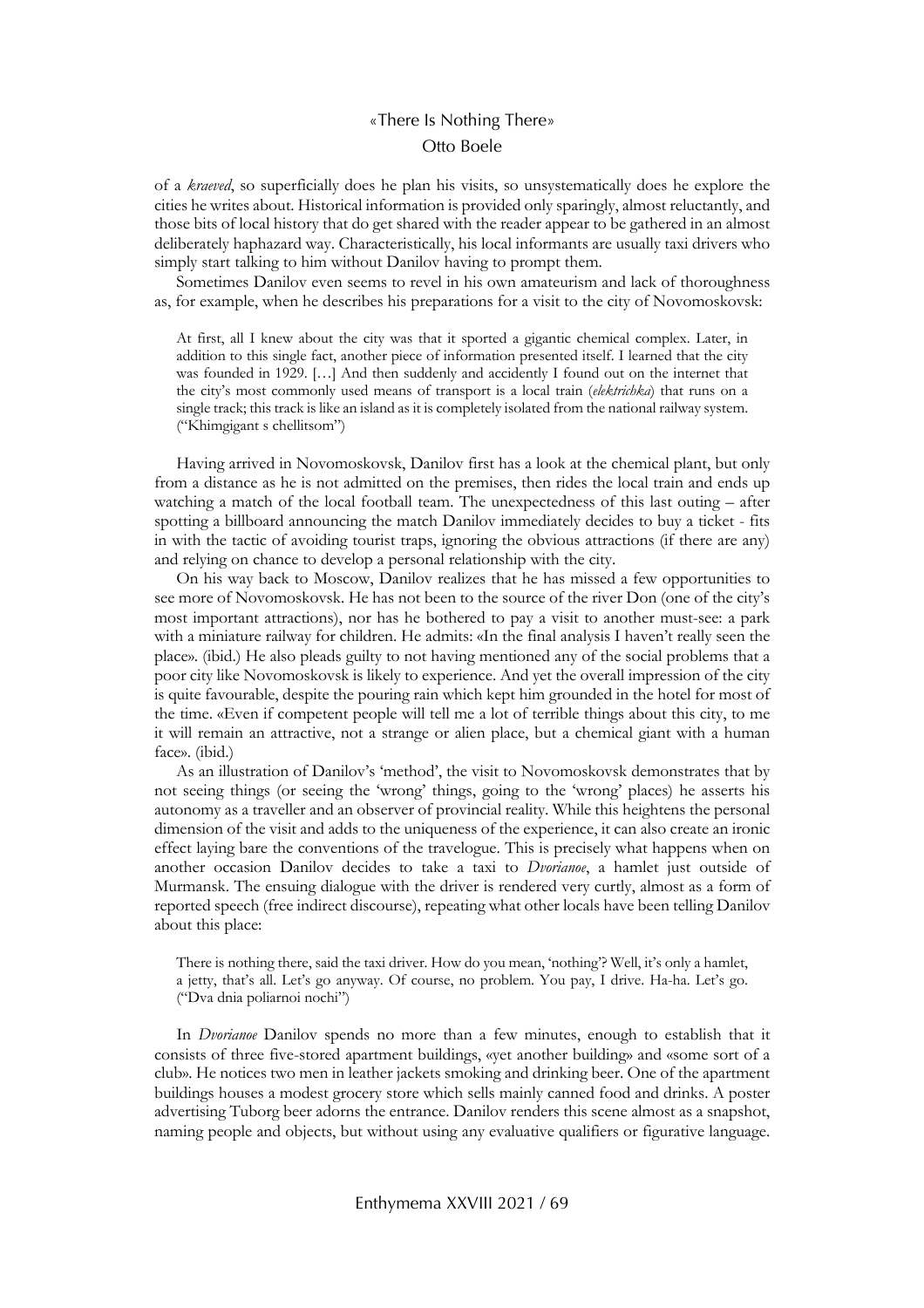Because the brevity of the visit to *Dvorianoe* seems to validate the general opinion of the locals («there's nothing to see»), Danilov's description of it creates the effect of what Yurii Lotman has called a 'minus device' (*minus priyom*) (154). Contrary to what we would expect in more traditional travel writing (the surprise discovery of a local gem), Danilov 'disappoints' us: there is not much to see indeed.

At times Danilov begins to despair suspecting that he is wasting his time, as, for example, when he walks down Kalinin Street in Bryansk. Except for the factory Arsenal, the buildings on Kalinin Street are non-descript and unappealing (mostly offices and storages), and little seems to be happening. Gypsies drive by in a carriage and wave at Danilov (he waves back), a young man notices his camera, orders him «in an unpleasant voice» to take a picture of him, but then simply walks on. Another carriage with gypsies passes by and again Danilov exchanges waves with them. After lunch he takes a taxi to explore the rest of the city which lies stretched out over a distance of 25 kilometres. At this point the tone of narration becomes slightly more animated conveying the apparent conviviality of the taxi driver who agrees to take the «Moscow journalist» on an «excursion», but Danilov's own fleeting impressions of the city continue to dominate the story and when the driver points in the direction of Polpino, a suburb with a high number of «Russified gypsies», Danilov does not follow up on this information: «I was too lazy to find out what Russified gypsies are» ("Neob"iatnyi malen'kii Briansk").

Danilov's unsystematic approach, his willingness to let himself get distracted, change plans and seize unexpected opportunities, or, on the contrary, ignore them, illustrates the relevance of Michel de Certeau's ideas discussed in the introduction. Even if he frequently moves about by taxi or public transport, it is the randomness and unpredictability of these movements (completed, interrupted or delayed, sometimes by *force majeure*, sometimes by his own impulsive decision), that challenge the spatial organization of the city and the functions that its various parts perform (tourists coming to Murmansk are not supposed to go see a purely residential area such as *Dvorianoe*). Yet Danilov's disorderly explorations also shed light on how he understands the 'alternative' (*alternativnoe*) part of his undertaking. Using 'strangeness' as his main selection criterion, Danilov not only prefers 'strange cities' over Moscow's Golden Ring (the more obvious destination for tourists), but also has a penchant for 'strange objects' and 'strange people' whose clumsy or absurd conversations he happens to overhear: «A city's true image, not its official portrait, is made up of precisely this kind of dialogues and little scenes, rather than of architectural ensembles and bronze monuments» (*Dvadtsat' gorodov*, 9).

At this point the notion of 'strangeness' begins to shade into the more ambiguous category of 'typicality'. I take Danilov's words to mean that by paying close attention to talk in the streets and funny encounters one gets a more accurate, that is a more representative picture of the city than by confining oneself to its 'official' highlights. No matter how elusive, it is a city's often overlooked 'strange' features that allow one to experience its *genius loci*, its uniqueness, and this is exactly what *Twenty Cities* claims to be about. Instead of emphasizing the supposed homogeneity of the *provintsiia* and its otherness with respect to the capital, Danilov tries to grasp the one-of-a-kindness of each city, even if technically he remains an outsider and easily gives in to his laziness. I therefore do not agree with journalist Oleg Kashin who credits Danilov for «trying to solve the puzzle of the Russian city», but misjudges, in my opinion, the innovative character of *Twenty Cities*. Kashin writes: «A city in the Russian (or rather Soviet) sense of the word is not a European story of a town hall, a market, and a cathedral, but a shapeless composition of five-storied buildings, industrial zones, and a monument to Lenin spread out over an infinite space» (268).

By presenting a remarkable feature (in this case 'shapelessness') as a defining attribute of Russian cities, Kashin implicitly relies on the double meaning of the word 'typical' creating an *effet de typique* which conflates the salient and the representative, the noteworthy and the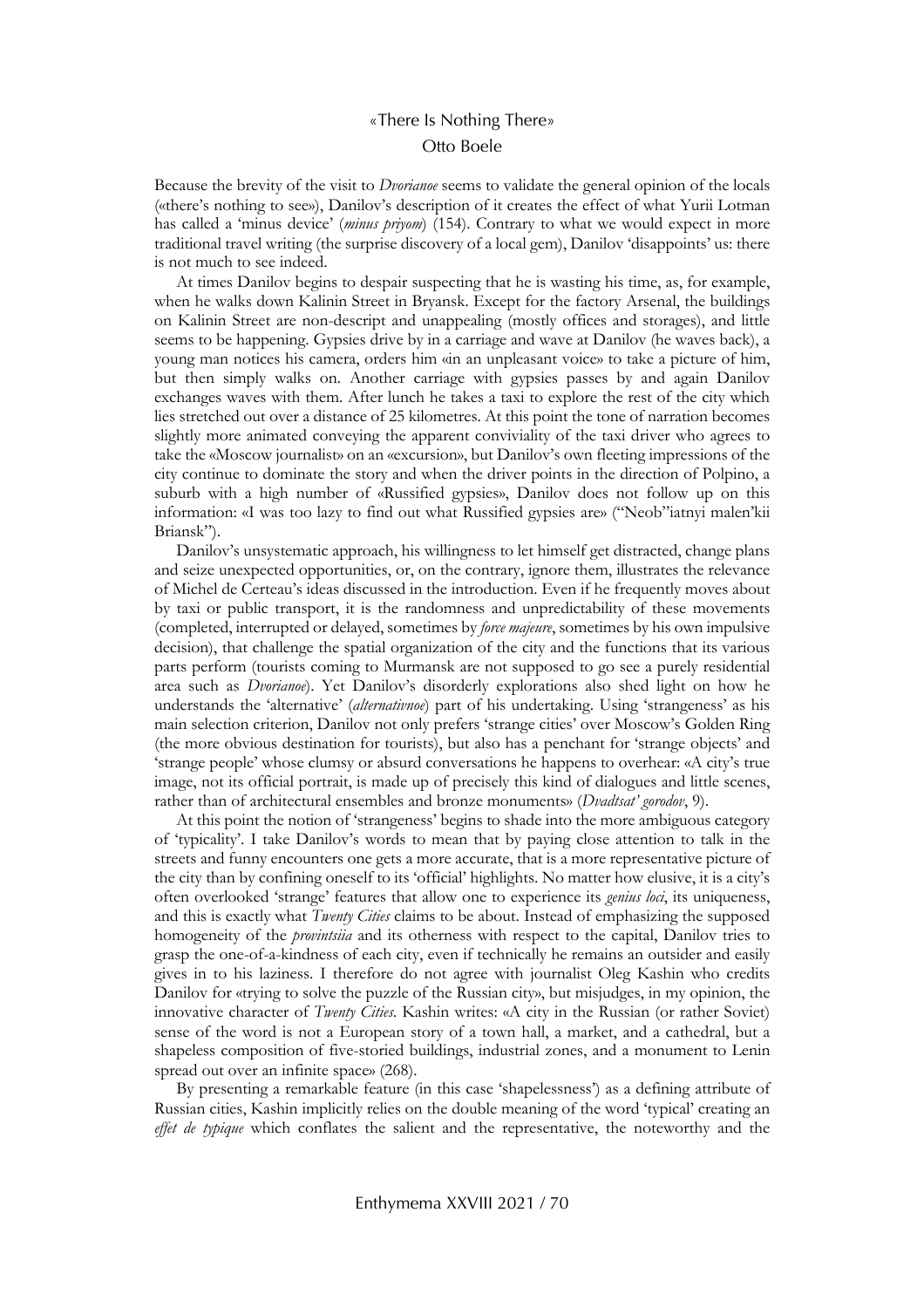characteristic (Leerssen 284). Rather than looking for the uniqueness of each and every city (its uniquely 'strange' features), as does Danilov, Kashin casts a capital-centric gaze on the provinces ignoring local differences and irregularities. Ironically, then, in the afterword to *Twenty Cities* he restores the cultural myth of the provinces that Danilov is deconstructing.

Returning to Danilov's ill-defined discipline of 'alternative *kraevedenie*', we can conclude that it is based on a 'decentred' way of looking at non-capital space which allows to discover 'noteworthy' ('strange') features anywhere, but without understanding them as typical or representative of the provinces. Even if Danilov occasionally assumes a Moscow-centric perspective and refers to the periphery in more generalizing terms, this is more of a rhetorical device intended to forge a bond with his Moscow-based readers. The fact that the separate book edition of Danilov's travel writing included two chapters on Moscow and was published under the title *Twenty Cities*, is suggestive of those cities' semiotic equality and further destabilizes the traditional opposition centre – periphery. This decentred perspective is even sustained in the last chapter which describes the centrifugal path of Danilov's housing career. A former resident of down-town Moscow, Danilov now lives in newly built Kozhukhovo, a *mikroraion* beyond the Moscow Ring Road with an underdeveloped infrastructure more befitting of a provincial city, than of a megapolis such as Moscow ("Moi okrainy").

#### 3. *Description of a City*: The Myth of the Russian Provinces Restored

Contrary to what the title suggests, *Twenty Cities* is not a particularly coherent and balanced collection. As the sketches were originally written to fit in with the themed issues of Russian Life, it is not always the city that takes centre stage, but some museum, a writer's house or the last remaining barrack homes in Moscow. The chapter on Ulianovsk, for example, is completely devoted to the local Lenin museum, more precisely to the nauseating tedium Danilov experiences as he wanders through the exhibition ("Toshnota"). Similarly, the city of Oryol is represented only through its literary museums (one on Turgenev, the other on Andreev) ("Angel moi, Golubchik") and their underpaid, but dedicated staff. Chapters that do deal with the city as a whole (Noril'sk, Cherepovets, Bryansk) are stylistically very different offering mostly unimpassioned and concisely formulated observations in which, as in the Murmansk example given earlier, there is practically no intrusion by the narrator.

All in all we learn very little about these cities and the 'strange' objects which they sport. Danilov usually confines himself to describing the urban landscape and its atmosphere, but without adducing historical 'facts' or local anecdotes that enliven traditional travel writing. In Cherepovets, home of steel giant Severstal', he goes to see the foundries, but only from a distance to «enjoy the industriality» (*naslazhdat'sia industrial'nost'iu*) ("Cherepovets"). Genuine curiosity, an essential characteristic of any observant traveller, is not what propels him. Whenever Danilov feels that the «program is exhausted», he will stop sightseeing even if there is plenty of time to see more. Whether or not he does any sightseeing at all in Minsk, remains unclear; the chapter in question describes Danilov channel zapping in his hotel room as he watches mind-numbing game shows and endlessly repeated news items on Aleksandr Lukashenko ("Po-tikhomu").

Both devices – Danilov's self-stylization as a not particularly inquisitive traveller and his self-effacing form of narration – are applied more drastically in *Description of a City*. 5 Throughout the entire novel the personal pronoun 'I' (*Ia*) is used 31 times, but only in quotes reproducing other characters' words, never by the narrator to indicate his own agency.

<sup>5</sup> From now on I will refer to *Description of a City* by using the first letters of the Russian title (OG) and the exact page number of the edition that I have used (Danilov, *Opisanie goroda*).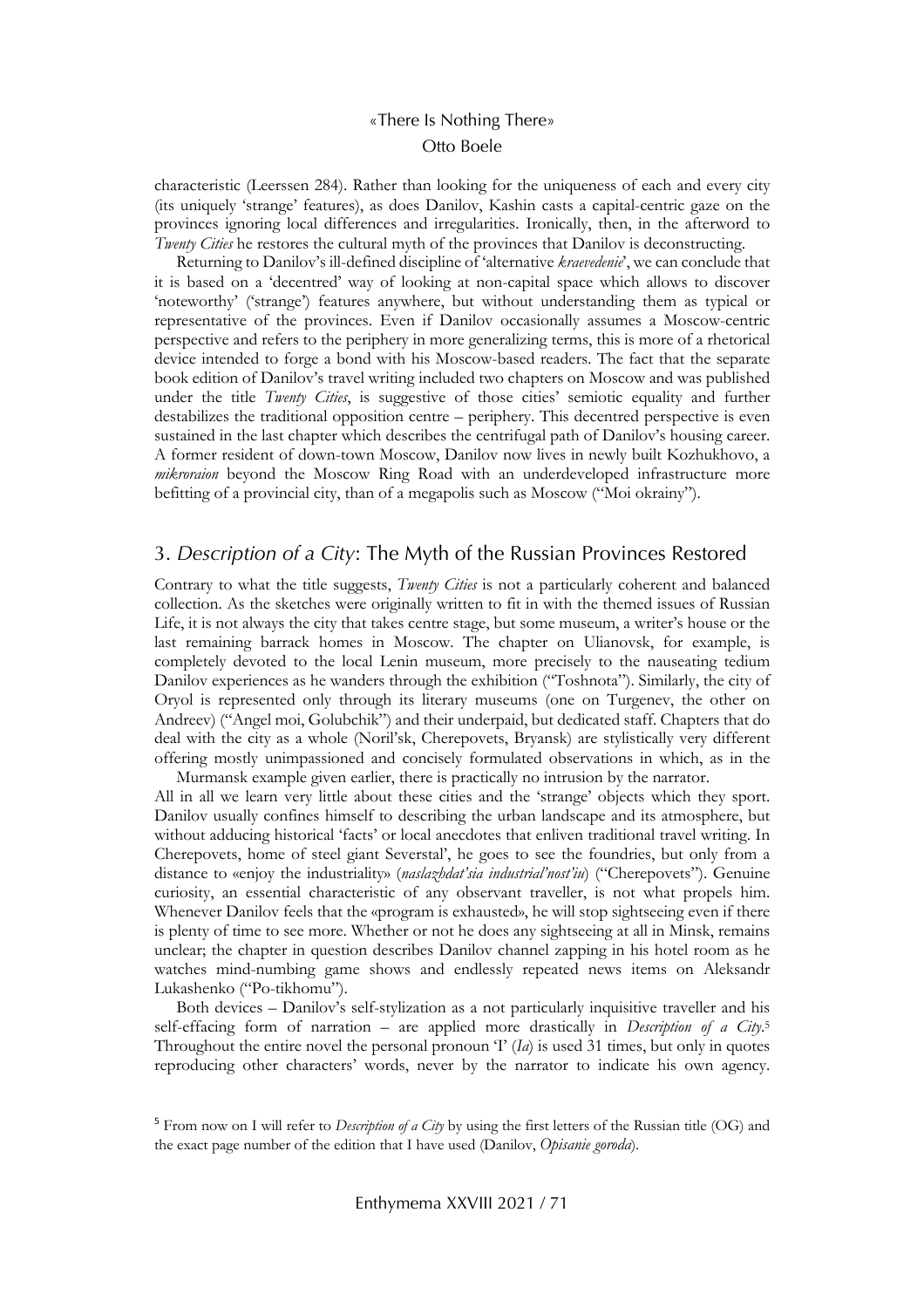Seemingly absent he performs the function of an invisible medium that moves through urban space, dutifully registers people and objects, and shares its observations in a misleadingly flat tone. I say 'misleadingly flat' because behind the surface of the non-inquisitive traveller we suspect a more profound apathy, but the reporting is done in a detached and matter-of-factlike way. Such 'camera-eye narration' (Stanzel) is not new, of course, but by employing it so consistently in combination with an 'unremarkable' provincial city (the anonymous city of the title), Danilov creates a new type of traveller-narrator who strikes us as passive and lazy, rather than as active and curious. Madlen Shul'gun aptly characterizes *Description of a City* as an 'antijourney' that subverts the genre of the travelogue by its extensive use of estrangement and ironic self-reflection. More important than the city itself, is the meditative mood it can evoke in the narrator (624).

*Description of a City* consists of twelve chapters describing an equal number of visits to a not specified city made by the narrator in the course of one year. In the first of two ultra-short chapters preceding the actual 'description' we learn that he is about to conduct an experiment: to engage with some unknown city so intensively that it will begin to feel like 'home' (OG 7- 8). The next chapter specifies the criteria on the basis of which the city is selected, but does not reveal its name or its geographical location. We are only told that it is not too far away from where the narrator lives (six hours by train), has no 'touristic objects', is highly industrialized and boasts an ice-hockey and a football club playing in the national league (OG 9-10).

The exploration of the new city follows roughly the same pattern as that in *Twenty Cities*: the narrator wanders through remote areas, goes to sport matches, reads the local press, spends quite some time in his hotel room watching television and experiences zen-like moments as the only passenger in a local train or when he visits the city's old and now defunct airport. Although he notices that the experiment is paying off and the city begins to grow on him, he cannot always muster the energy to leave the hotel and make the most of his visit. On a Sunday afternoon in March he decides to watch the opening match of the football season (the outcome of which – a defeat of 'Dynamo' – upsets him) and then stays in his room to read the local newspapers, despite of the fact that «it is still light outside» and he could «continue studying the city» (OG 51).

A lacklustre attitude also accompanies the narrator when he finally goes out to explore the city. To emphasize his sluggishness, Danilov favours nouns derived from verbs over finite forms and confronts his hero with little mishaps to which he easily succumbs. In the following passage we see the narrator boarding a bus, but the mud-covered windows and the unfortunate position of the conductor prevent him from seeing anything of the surroundings.

[Descending] down (*spusk*) a street named after a local Bolshevik figure, the descent [is] very steep, ice, sliding (*skol'zhenie*), almost falling (*padenie*), and almost falling again, and again. A street named after a Bolshevik. Trolleybus 2 to the terminus of the 'So-and-so factory' […]. Settling (*usazhivanie*) into the vacant front seat for the purpose of contemplating views through the window of the driver's booth, arrival (*prikhod*) of conductor, payment (*oplata*) of fare (10 rubles), the conductor stands near the driver's booth, completely blocking the view. The conductor is talking to the driver, viewing (*rassmotrenie*) the sights passing by becomes impossible. (OG, 46)

In comparison with *Twenty Cities*, the novel makes even less of an attempt to enlighten the reader about the history of the city. Only during his fourth visit, in April, does the narrator go to the local *kraevedcheskii* museum, one of the city's very few official attractions whose historical diorama's and other exhibits he describes in entirely generic terms so as to convey his bored bewilderment: «Post-war section, languid and boring. Production, science, sport. Developed socialism. And a little more post-Soviet stuff, even more languid and boring» (OG 92). Described in this way the exhibition seems deprived of any local specificity so that the museum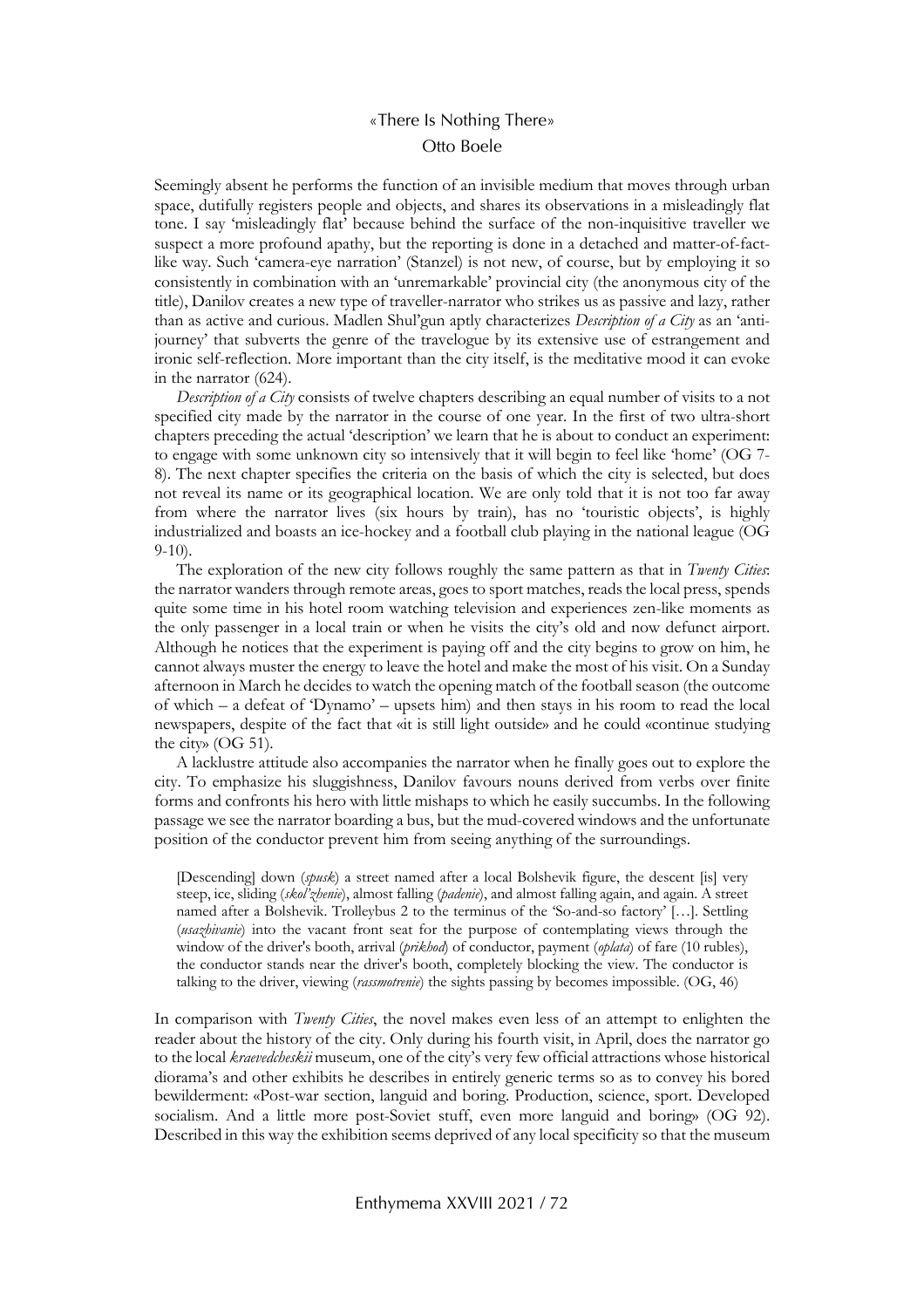becomes an empty signifier denoting a particular museum genre instead of a very real museum devoted to local history and the region's material culture.

Danilov's play with toponyms and street names further enhances the city's non-distinctive character. Following the literary convention of anonymizing provincial towns ('the town of N') (Belousov), the narrator never discloses the name of the city he visits simply referring to it as the «city being described» (*opisyvaemyi gorod*). He goes further, however, by paraphrasing the names of streets, squares, hotels and even railway stations in what seems to be a ludicrous gesture of respect for the city's reputation. The result is an absurd clustering of synonyms, euphemisms and verbose descriptions which, significantly enough, cannot prevent the real names from shining through. Here are two examples, the first one describing the immediate surroundings of the narrator's hotel, and the second one detailing the layout of another part of town:

A square named after members of unofficial military formations, turning into a street named after the official military formations – not to the left, as on the last visit, not towards the river, but to the right, in the other direction. (OG 67)

A broad avenue named after some city, from there a boulevard-shaped street named after a prominent villain. The boulevard-shaped street named after a villain ends in a large square with beautiful flowerbeds, with an even more beautiful House of Culture of people belonging to a certain professional community, and with a monument to a local Bolshevik figure who died in his prime of typhoid fever. (OG 117)

The irony is, of course, that the moment we start reconstructing the names which the narrator is so anxiously hiding, the result will be equally abstract and bland (Partisan Square, Red Army Street etc.). While a monument for a local revolutionary may enjoy a more 'organic' status, most people will perceive it as a 'suspended sign' (Oushakine 3), a reminder of a bygone era, without remembering the historical person it represents. The ubiquity of these Soviet names and signs, their perceived meaninglessness and lack of '*couleur locale*' have a similar 'anonymizing' effect as the laborious paraphrasing by the narrator.

The narrator's explorations may strike us as capricious and planless, but each of the twelve visits he pays to the city being described is punctuated by a ritual that contradicts its image of a completely interchangeable place. The ritual consists in going to a «street named after a month» and spend some time staring at the last remains of what used to be house no. 47, once the home of a «great Russian writer». Although the narrator sticks to this label throughout the novel, the reader can easily establish that this 'great writer' is Leonid Dobychin and the address is 47 October Street, Bryansk where he used to live from 1927 until 1934. 6 Dobychin was a modernist writer who committed suicide shortly after Soviet criticisms had lambasted his only novel, *The Town of N.* (1935). For a long time his oeuvre was completely unknown in the Soviet Union until on the wings of *glasnost'* and *perestroika* it was 'returned' to the Russian reader in the late 1980s.

Visiting no. 47 each month, the narrator develops his own cult of the 'great writer' and anxiously looks for any signs of construction activity that would seal the fate of the empty plot. The gaping emptiness forms a painful contrast with the monuments to other poets and writers in the city (cf. the 'official' bronze monuments in *Twenty Cities*) suggesting a continuing lack of recognition for the great writer. Yet building a new house on this very spot and closing the gap between its neighbouring buildings would feel like sacrilege and destroy the point of the narrator's visits. As long as nothing changes he is determined to continue his ritual of

<sup>6</sup> Three times the narrator quotes the line «Beyond the meadows trains passed and sprinkled sparks», which is directly taken from Dobychin's short story *Yerygin*.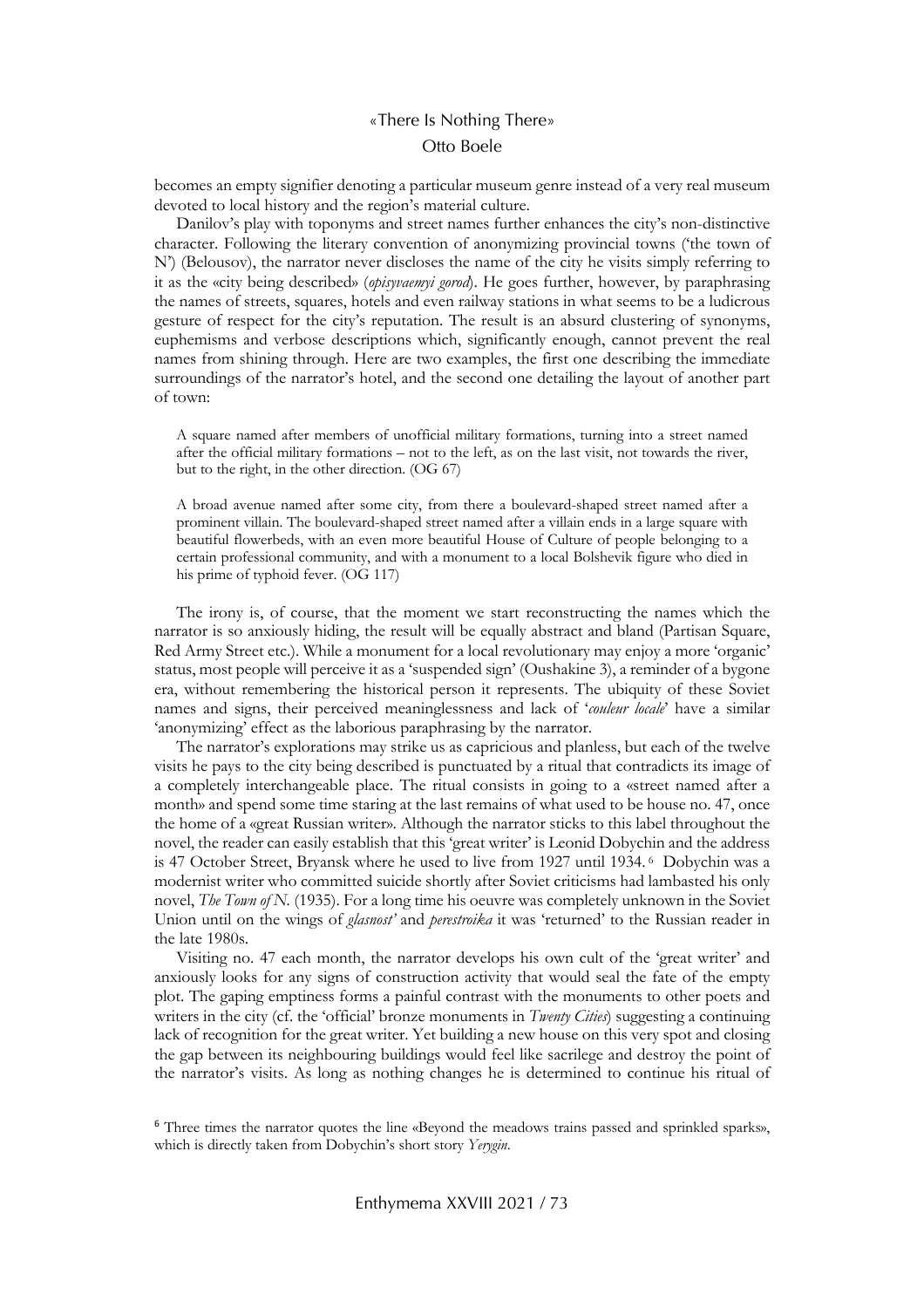coming to no. 47 and staring at the desolate plot.

The narrator's short, but regular visits to no. 47 add a personal touch to the experiment the narrator is conducting. This makes the city less abstract and anonymous, especially if we consider the clues in the text that enable the reader to establish the city's true identity. At the same time, the narrator's ritual seems to mock the practice of the literary pilgrimage precisely because a crumbling brick wall is all that reminds of the great writer who, as we can read in the penultimate chapter, «did not like the city-being-described» and considered the years spent there «wasted» (OG 212). In addition to Madlen Shul'gun's observation that Danilov's novel subverts the genre of the travelogue through the central figure of the 'lazy' traveller-narrator, I would argue that the author achieves this also by linguistic means such as paraphrasing and the narrator's self-effacing form of telling. Lastly, the narrator's dutiful, but essentially pointless visits to an empty plot on a «street named after a month» looks almost like a travesty of the literary pilgrimage. If a «holy place never remains empty», as the saying goes, then what does this tell us about the plot on no. 47?

#### 4. Conclusion

In conclusion we can say that of the two texts examined here *Twenty Cities* is the least compatible with the traditional semiotics of centre and periphery. For all its unevenness and the geographical concreteness of its sketches, the collection resists the homogenizing tendency of the capital's gaze by presenting itself as an attempt at 'alternative *kraevedenie*'. While this 'discipline' is different from traditional *kraevedenie* in that Danilov has no clear personal connection with the cities he studies, it nonetheless assumes these cities' uniqueness, their inalienable one-of-a-kindness. Reading through these sketches, we feel that the capital's gaze become less important and existing hierarchies of 'interesting' places lose their validity. In this way the narrator asserts his autonomy, his freedom to 'poach' (Certeau), visiting places where he is not supposed to go 'as a visitor'. At the same time, we can already detect the contours of the 'lazy' and 'non-inquisitive' traveller-narrator of *Description of a City* who would rather stay in his hotel room, go to a local football match or dream away in some zen-inducing location. This no-good guide-narrator often frustrates his readers' expectations by going to 'uninteresting' places where, as it turns out, there is nothing to see indeed.

At first glance Danilov's novel seems more radical in its decentring of the 'capital' pointof-view. We only know that the narrator is from 'somewhere else' and supports a football club by the name of 'Dynamo' (a quite generic name for a Russian football club), but Moscow itself is never mentioned. To identify the narrator as a Muscovite, we would have to know that the biographical author is born in Moscow and supports the local Dynamo team (Danilov 2006, 23-26). Finally, when, at the end of the novel, the narrator declares that his experiment has succeeded (to 'soak in' the city and make it feel like 'home') (OG, 251-253), the centre- andperiphery dichotomy seems to have dissolved completely.

On closer inspection, however, the stylistically playful and more imaginative *Description of a City* gravitates towards confirming the *cliché* image of the provinces. Ultimately, the city beingdescribed becomes indistinguishable from other provincial cities where we would find the same 'meaningless' street names, the inevitable *kraevedcheskii* museum with its diorama's showing hunting Neanderthals, and a statue of some long-forgotten local Bolshevik. Namelessness is a defining feature of the provincial city which deprives it of its individuality (Belousov 2004, 457). Featuring a sluggish traveller-narrator who pursues 'moods' rather than historical facts and performs a literary pilgrimage by stubbornly visiting an empty plot, Danilov's novel not only subverts the genre of the travelogue; it also restores the myth of the Russian provinces that *Twenty Cities* attempted to deconstruct.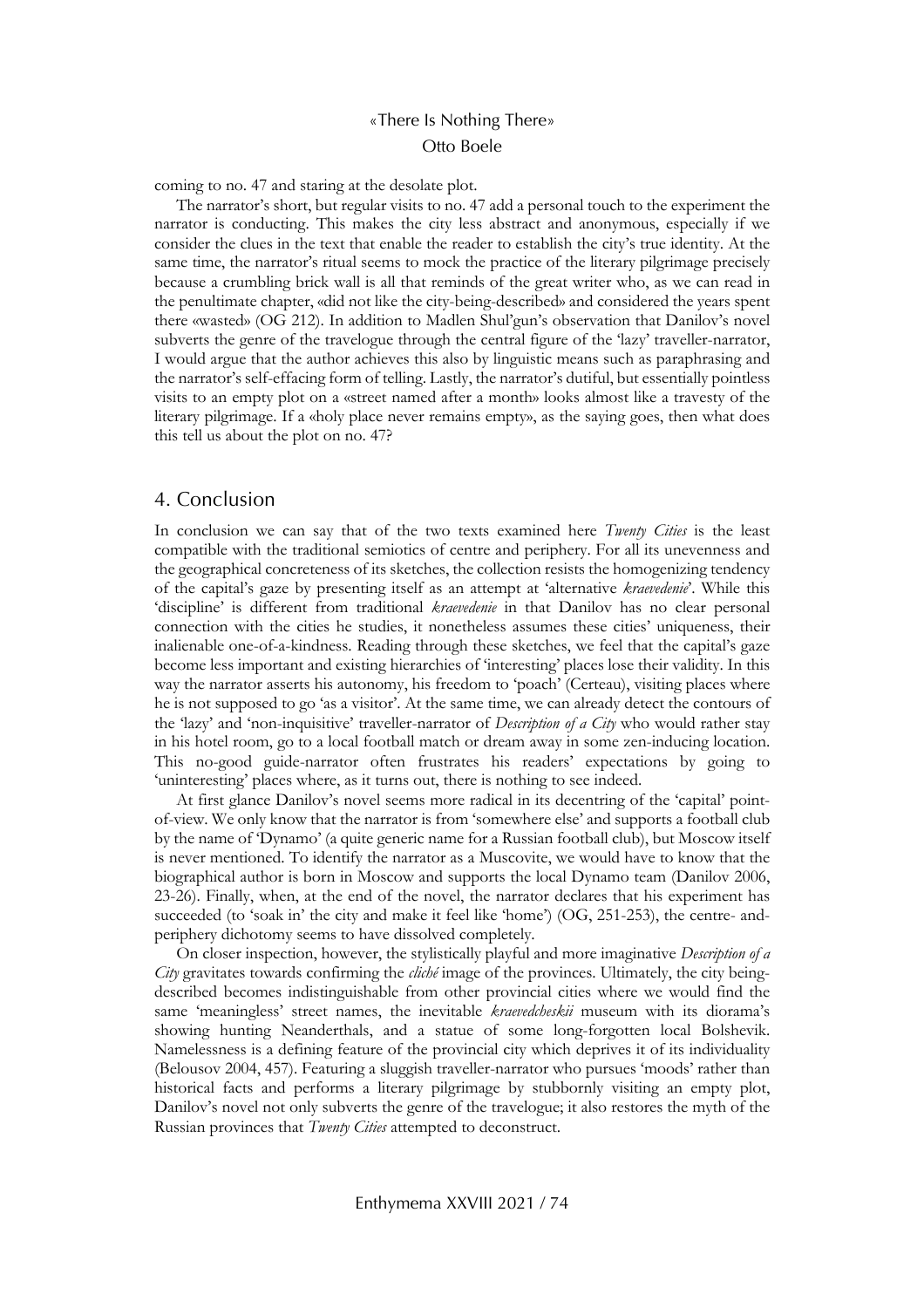#### References

- Abashev, Vladimir. "Liricheskuiu repliku Vitalii Kal'pidi. 'Provintsiia kak fenomen kul'turnogo separatizma.' Obsuzhdaiut Vladimir Abashev, Viacheslav Rakov, Andrei Matveev, Dmitrii Kharitonov, Nikolai Koliada". *Ural'skaia nov'*, no. 1, 2000. (https://magazines.gorky.media/urnov/2000/1/liricheskuyu-repliku-vitalij-kalpidiprovincziya-kak-fenomen-kulturnogo-separatizma-obsuzhdayut-vladimir-abashevvyacheslav-rakov-andrej-matveev-dmitrij-haritonov-nikolaj-kolyada.html).
- Belousov, Aleksandr. "Simvolika zakholust'ia (oboznachenie rossiiskogo provintsial'nogo goroda)," *Geopanorama russkoi kul'tury. Provintsiia i ee lokal'nye teksty*, Iazyki slavianskoi kul'tury, 2004, pp. 457-481.
- Danilov, Dmitrii. *Dvadtsat' gorodov. Popytka al'ternativnoe kraevedenie*. Il-music, 2016.
- –––. *Opisanie goroda*. Astrel', 2012.
- –––. "Moi okrainy. Istoriia perezdov," *Russkaia zhizn'* , 10 September 2008. (http://rulife.ru/old/mode/article/907/).
- –––. "Angel moi, golubchik. Orel kak zapovednik geniev," *Russkaia zhizn'*, 29 February 2008. (http://rulife.ru/old/mode/article/564/).
- –––. "Led i ochag. Skromnoe protsvetanie raionnoi biblioteki," *Russkaia zhizn'*, 1 February 2008. (http://rulife.ru/old/mode/article/505/).
- –––. "Dva dnia poliarnoi nochi. Chto vidno v murmanskikh sumerkakh," *Russkaia zhizn'*, 21 December 2007. (http://rulife.ru/old/mode/article/451/)
- –––. "Toshnota. Ul'ianovskii memorial: slishkom mnogo Lenina," *Russkaia zhizn'*, 9 November 2007. (http://rulife.ru/old/mode/article/361/).
- –––. "Cherepovets. Sever i stal'. Cherepovets. Seryi tsvet emu k litsu," *Russkaia zhizn'*, 17 August 2007. (http://rulife.ru/old/mode/article/229/).
- –––. "Neob"iatnyi malen'kii Briansk. Sovetskii gorod drevnee Moskvy," *Russkaia zhizn'*, 3 August 2007. (http://rulife.ru/old/mode/article/197/).
- –––. "Khimgigant s chellitsom. Kak ia ne pobyval v Novomoskovske," *Russkaia zhizn'*, 20 July 2007. (http://rulife.ru/old/mode/article/171/).
- –––. *Dom desiat'. Povest', rasskazy*, Raketa, 2006.
- De Certeau, Michel. *The Practice of Everyday Life*, translated by Steven Rendall, University of California Press, 1984.
- Donovan, Victoria. "'How Well Do You Know Your Krai?' The Kraevedenie Revival and Patriotic Politics in Late Khrushchev-Era Russia." *Slavic Review* 74, no. 3, 2015, pp. 464- 483.
- Ely, Christopher. *This Meager Nature. Landscape and National Identity in Imperial Russia*. Northern Illinois University Press, 2002.
- Etkind, Alexander. *Internal Colonization. Russia's Imperial Experience*. Polity, 2011.
- Johnson, Emily D. *How St. Petersburg Learned to Study itself: the Russian Idea of Kraevedenie*. Pennsylvania State University Press, 2006.
- Kashin, Oleg. "Malen'kaia zhanrovaia revoliutsiia," in: Danilov, 2016, pp. 267-269.